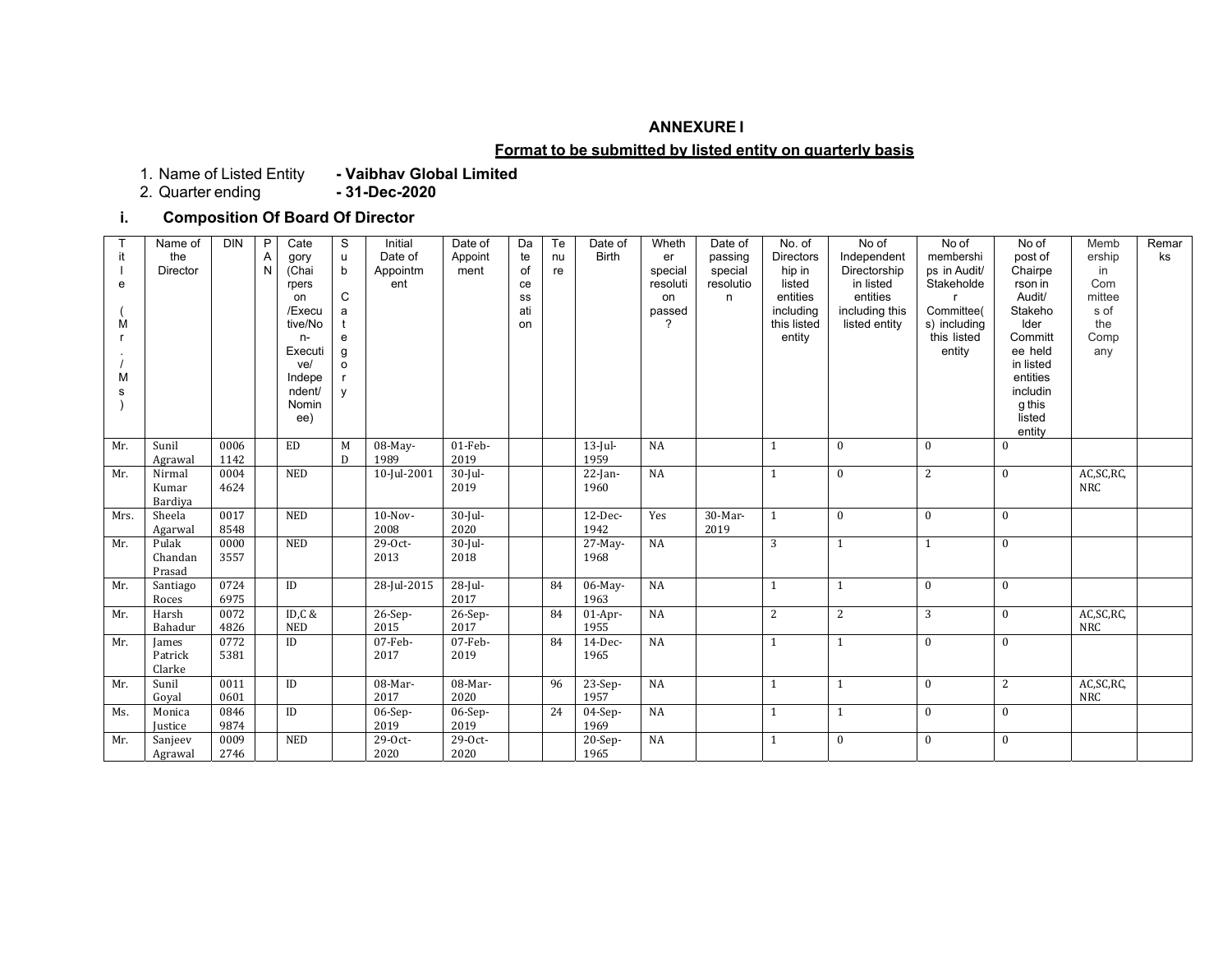| Company Remarks             |     |
|-----------------------------|-----|
| Whether Regular chairperson | Yes |
| appointed                   |     |
| Whether Chairperson is      | No  |
| related to MD or CEO        |     |

## **ii. Composition of Committees**

#### **a. Audit Committee**

| Sr.<br>No. | Name of the Director | Category                | Chairperson/Membership | Appointment<br>Date | <b>Cessation Date</b> |
|------------|----------------------|-------------------------|------------------------|---------------------|-----------------------|
|            | Sunil Goyal          | ID                      | Chairperson            | 08-Mar-2017         |                       |
|            | Harsh Bahadur        | ID, $C$ &<br><b>NED</b> | Member                 | 06-May-2017         |                       |
|            | Nirmal Kumar Bardiya | <b>NED</b>              | Member                 | 25-Apr-2004         |                       |

| Company Remarks          |     |
|--------------------------|-----|
| <b>Whether Permanent</b> | Yes |
| appointed<br>chairperson |     |

#### **b. Stakeholders Relationship Committee**

| Sr.<br>No. | Name of the Director | Category                | Chairperson/Membership | Appointment<br>Date | <b>Cessation Date</b> |
|------------|----------------------|-------------------------|------------------------|---------------------|-----------------------|
|            | Sunil Goyal          | ID                      | Chairperson            | 08-Mar-2017         |                       |
|            | Harsh Bahadur        | ID, $C$ &<br><b>NED</b> | Member                 | 06-May-2017         |                       |
|            | Nirmal Kumar Bardiya | <b>NED</b>              | Member                 | 31-Oct-2019         |                       |

| Remarks<br>' ompany:     |     |
|--------------------------|-----|
| <b>Whether Permanent</b> | Yes |
| chairperson appointed    |     |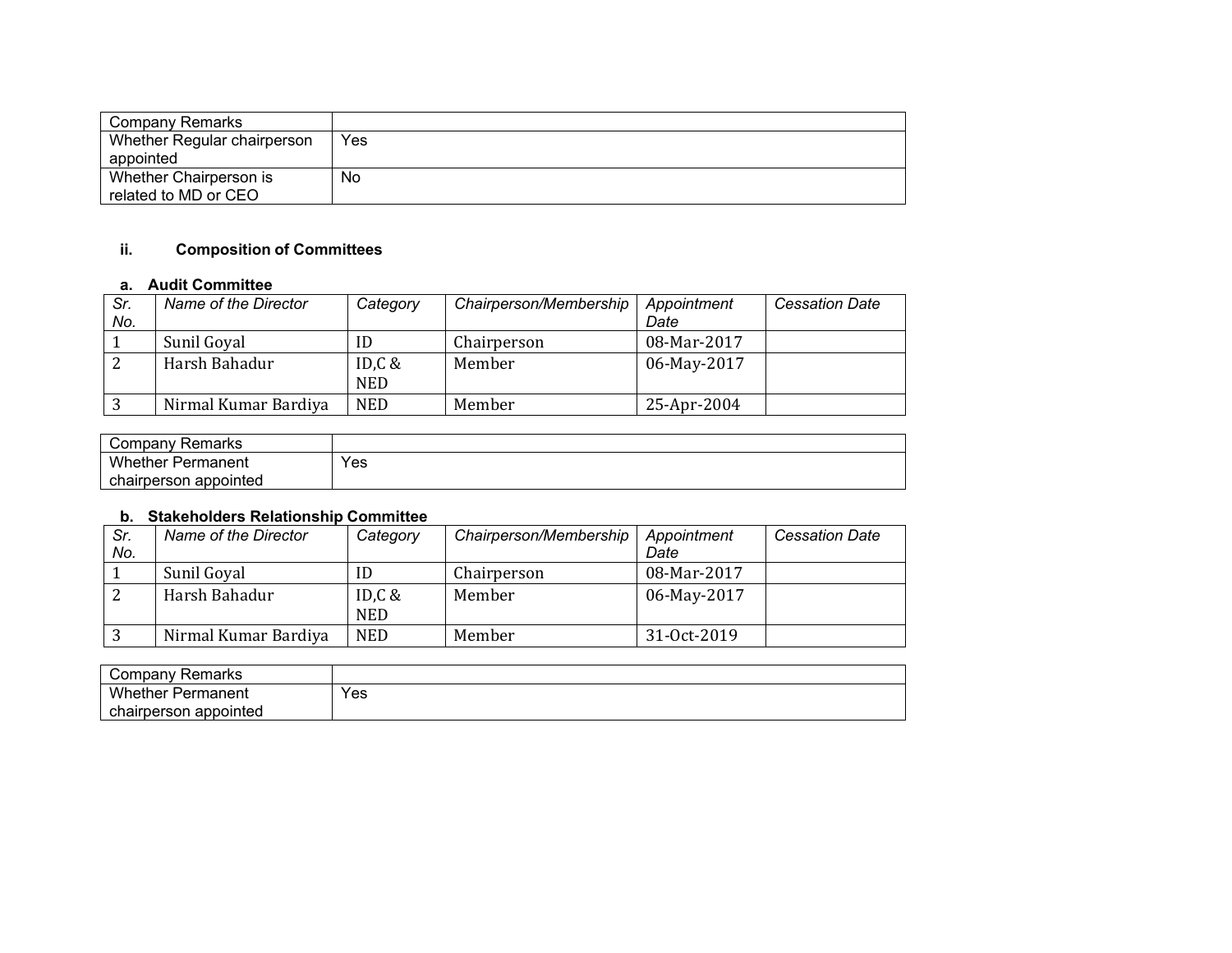#### **c. Risk Management Committee**

| Sr. | Name of the Director | Category   | Chairperson/Membership | Appointment | <b>Cessation Date</b> |
|-----|----------------------|------------|------------------------|-------------|-----------------------|
| No. |                      |            |                        | Date        |                       |
|     | Sunil Goyal          | ID         | Chairperson            | 28-Jan-2019 |                       |
| ົາ  | Harsh Bahadur        | ID, $C$ &  | Member                 | 28-Jan-2019 |                       |
|     |                      | <b>NED</b> |                        |             |                       |
|     | Nirmal Kumar Bardiya | <b>NED</b> | Member                 | 21-Feb-2020 |                       |
|     | Vineet Ganeriwala    | Member     | Member                 | 21-Feb-2020 |                       |

| ' ompany:<br>Remarks   |     |
|------------------------|-----|
| Whether F<br>Permanent | Yes |
| chairperson appointed  |     |

#### **d. Nomination and Remuneration Committee**

| Sr.<br>No. | Name of the Director | Category                | Chairperson/Membership | Appointment<br>Date | <b>Cessation Date</b> |
|------------|----------------------|-------------------------|------------------------|---------------------|-----------------------|
|            | Sunil Goyal          | ID                      | Chairperson            | 08-Mar-2017         |                       |
| ∠          | Harsh Bahadur        | ID, $C$ &<br><b>NED</b> | Member                 | 06-May-2017         |                       |
|            | Nirmal Kumar Bardiya | <b>NED</b>              | Member                 | 13-Aug-2001         |                       |

| ≺emarks<br>⊺ompanyٽ           |     |
|-------------------------------|-----|
| Whether.<br>Permanent         | Yes |
| appointed<br>rperson<br>JHAH. |     |

## iii. **Meeting of Board of Directors**

| Date(s) of Meeting<br>(if any) in the<br>previous quarter | Date(s) of Meeting<br>(if any) in the<br>relevant quarter | Whether<br>requirement of<br>Quorum met | Number of<br>Directors present | <b>Number of Independent</b><br>Directors present |
|-----------------------------------------------------------|-----------------------------------------------------------|-----------------------------------------|--------------------------------|---------------------------------------------------|
| 30-Jul-2020                                               | 29-0ct-2020                                               | Yes                                     |                                |                                                   |

| Company Remarks                                                   |    |
|-------------------------------------------------------------------|----|
| Maximum gap between any<br>two consecutive (in number of<br>days) | 90 |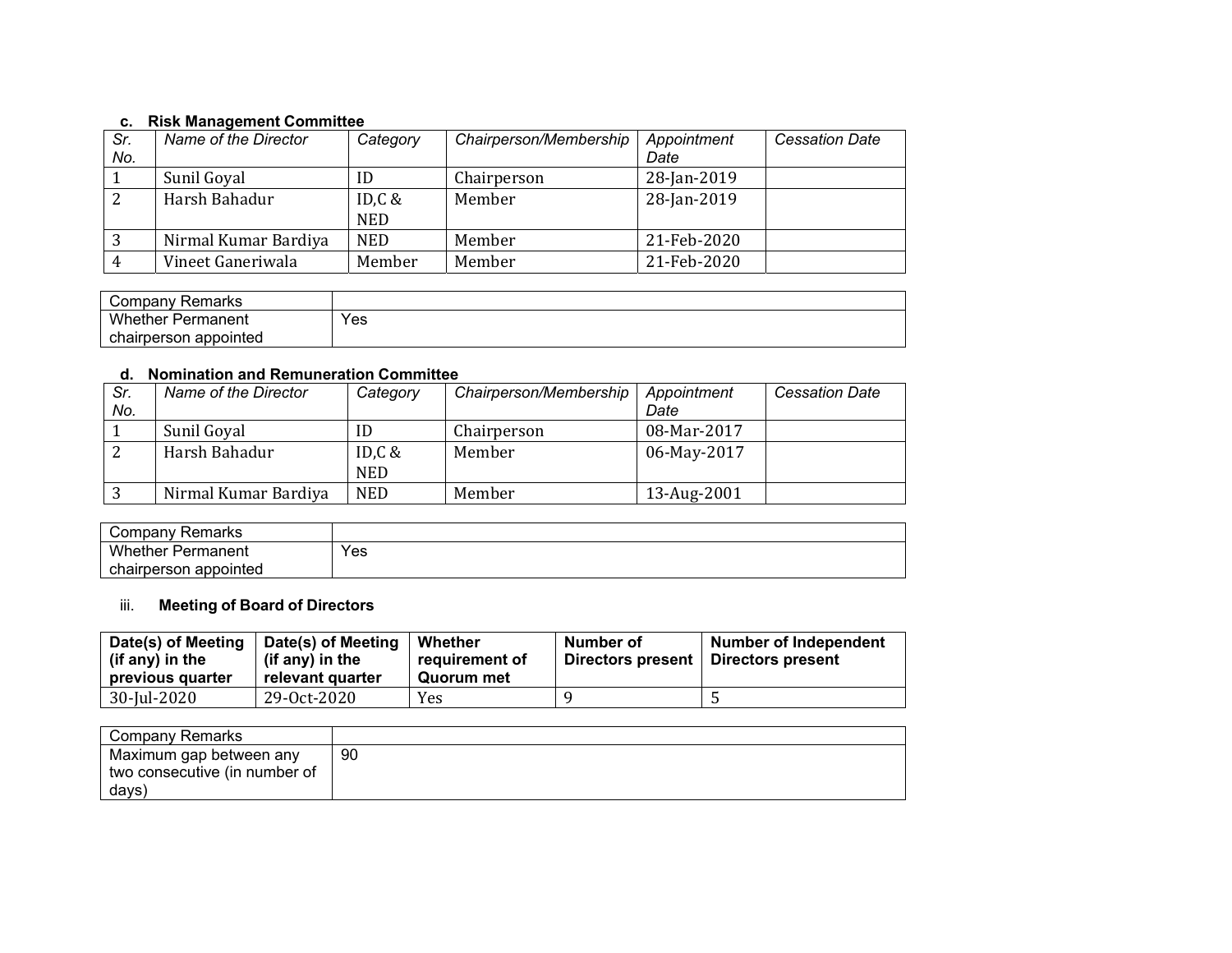## iv. **Meeting of Committees**

| Name of the<br><b>Committee</b> | Date(s) of<br>meeting during<br>of the committee<br>in the previous<br>quarter | Date(s) of<br>meeting of the<br>committee in the<br>relevant quarter | Whether<br>requirement<br>of Quorum<br>met (Yes/No) | Number of<br><b>Directors</b><br>present | Number of<br>independent<br>directors<br>present |
|---------------------------------|--------------------------------------------------------------------------------|----------------------------------------------------------------------|-----------------------------------------------------|------------------------------------------|--------------------------------------------------|
| <b>Audit Committee</b>          | 30-Jul-2020                                                                    |                                                                      | Yes                                                 |                                          | ▵                                                |
| <b>Audit Committee</b>          |                                                                                | 29-0ct-2020                                                          | Yes                                                 |                                          | ∠                                                |

| <b>Company Remarks</b>        |    |
|-------------------------------|----|
| Maximum gap between any       | 90 |
| two consecutive (in number of |    |
| days) [Only for Audit         |    |
| Committeel                    |    |

#### v.**Related Party Transactions**

| <b>Subject</b>                                                                                            | <b>Compliance status</b><br>(Yes/No/NA) | <b>Remark</b> |
|-----------------------------------------------------------------------------------------------------------|-----------------------------------------|---------------|
| Whether prior approval of audit committee obtained                                                        | Yes                                     |               |
| Whether shareholder approval obtained for material RPT                                                    | Not Applicable                          |               |
| Whether details of RPT entered into pursuant to omnibus<br>approval have been reviewed by Audit Committee | Yes                                     |               |

| Disclosure of notes on related  | Detail of all material transaction with related party under regulation 27(2b) of the |
|---------------------------------|--------------------------------------------------------------------------------------|
| party transactions and          | SEBI (Listing Obligations& Disclosure Requirement) Regulations, 2015 from 1st        |
| Disclosure of notes of material | April, 2020 to 31st December, 2020:nName of Related Party: Shop LC Global Inc.       |
| related party transactions      | Nature of transaction: Sales/Purchase/Management Fees                                |
|                                 | Total amount of transaction: Rs. 204 crore                                           |